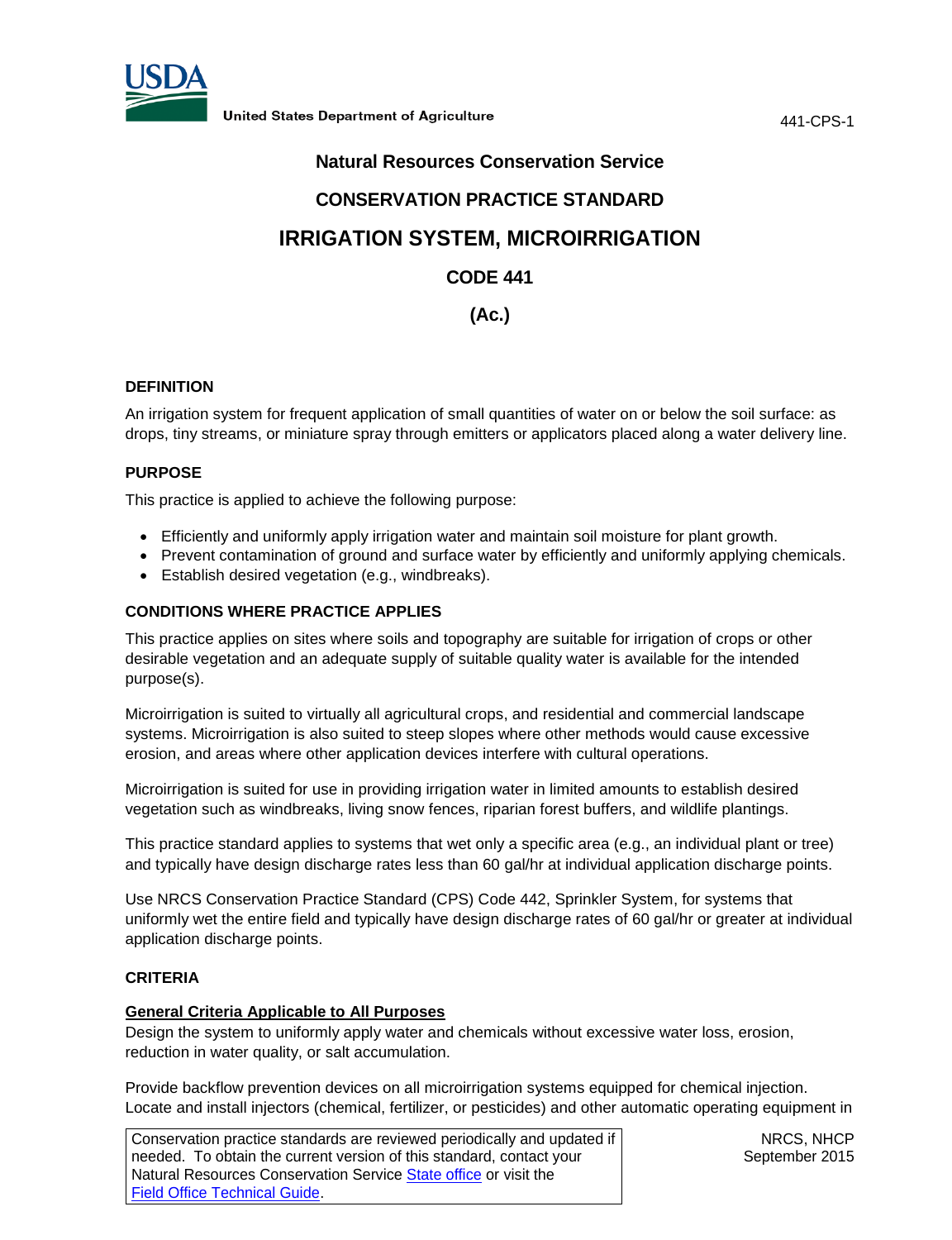accordance with manufacturer's recommendations and include integrated back flow prevention protection.

Include all system appurtenances necessary for proper operation. Size and position each appurtenance in accordance with sound engineering principles and site-specific features. Appurtenances may include but are not limited to totalizing flow measurement devices, water filtration, air vent valves, vacuum relief valves, pressure relief valve(s), water control valve(s), pressure gauges, pressure regulators, and pressure reducers.

**Water Quality.** Test and assess the irrigation water supply for physical, chemical, and biological constituents commonly encountered in the area that may cause clogging of microirrigation system emitters. Use water test results to determine irrigation suitability and treatment requirements.

**Emitter Discharge Rate**. Determine the design discharge rate of applicators based on manufacturer's data for expected operating conditions. Limit discharge rates to avoid creating runoff within the immediate application area.

For bubbler irrigation, design a basin around the plant for water control, and confine applications to the basin area.

**Number and Spacing of Emitters.** Provide adequate water distribution to the plant root zone and percent plant wetted area (Pw) with proper emitter selection and spacing of emitters along each lateral. Use procedures found in NRCS National Engineering Handbook (NEH), Part 623, Chapter 7, Microirrigation, to calculate Pw.

**Operating pressure.** Select the design operating pressure in accordance with published manufacturer's recommendations. Account for pressure losses and gains through system components and field elevation effects.

Do not exceed the manufacturer's recommendations for maximum pressure in any lateral or manifold during any phase of operation.

**Emitter manufacturing variability**. Obtain and use the manufacturer's coefficient of variation (Cv) to assess acceptability of a particular product for a given application. Select products that have a Cv of less than 0.05 for point source emitters and less than 0.07 for line source emitters.

### **Allowable pressure variations.**

Manifold and lateral lines. Design manifold and lateral lines operating at design pressure to provide uniform discharge to all applicators in an irrigation subunit or zone. The flows to all applicators in an irrigation subunit or zone will not have a total variation greater than 20 percent of the design discharge rate. Follow manufacturer recommendations concerning internal pressure during all phases of operation.

Main and submain lines. Design mains and submain lines to supply water to all manifold and lateral lines at a flow rate and pressure not less than the minimum design requirements of each subunit. Provide adequate pressure to overcome all friction losses in the pipelines and appurtenances (valves, filters, etc.). Maintain flow velocities at no more than 5.0 ft/sec in all mains and submains during all phases of operation, or provide special consideration to flow conditions and take measures to adequately protect the pipe network against surge pressures.

NRCS CPS Code 430, Irrigation Pipeline, applies to mains and submains but not to manifolds.

**Emission Uniformity (EU).** Pipe sizes for mains, submains, and laterals shall maintain subunit (zone) emission uniformity (EU) within recommended limits as determined by procedures contained in NEH,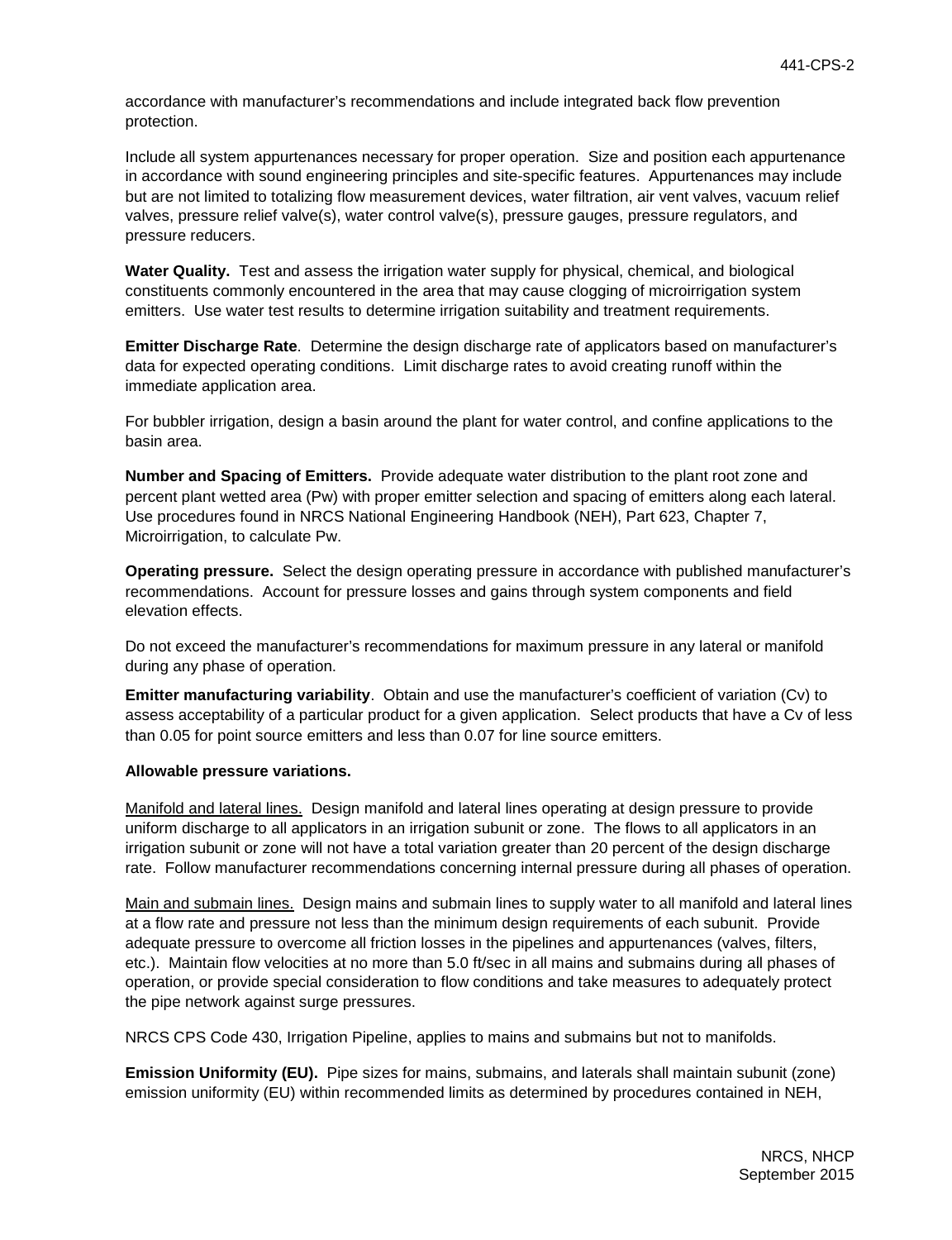Part 623, Chapter 7, Microirrigation. System design EU must be 85 percent or higher where fertilizer, pesticides, or treatment chemicals are applied through the system.

**Filters.** Provide a filtration system at the system inlet. Design the filters for a maximum head loss of 5 psi under clean conditions. Base the maximum design head loss across a filter before cleaning on manufacturer's recommendations. In the absence of manufacturer's data, maximum head loss across a filter before cleaning is 10 psi.

Size the filtration system to prevent the passage of solids in sizes or quantities that might obstruct the emitter openings. Design the filtration system to remove solids based on the emitter manufacturer's recommendations. In the absence of manufacturer's data or recommendations, design filtration systems to remove solids equal to and larger than one-tenth the emitter opening diameter.

Ensure filter back flush does not cause discharge of media material, excessive flush water, or unacceptable EU. Ensure design provides for disposal and utilization of filter back flush water. Back flush water should not cause erosion or chemical contamination.

**Air/Vacuum Relief Valves.** Design and install air and vacuum relief valves at system manifolds and lateral summits. Design and locate all vacuum relief valves to prevent introduction of soil particles into the irrigation system due to vacuum. Install air/vacuum relief valves on both sides of all subunit or manifold water supply control valves.

**Pressure regulators.** Use pressure regulators where topography and the type of applicator dictate their use.

**System flushing.** Install appropriate fittings above ground at ends of all mains, submains, and lateral flush manifolds to facilitate flushing. An acceptable alternative to flush manifolds would be to install fittings at the end of individual laterals to provide flushing above ground or into a drainage ditch.

Design and install the system to provide a minimum flow velocity of 1 ft/sec during flushing. Do not exceed flush velocities of 7 ft/sec in submains or manifolds **located downstream from a control valve.** Do not exceed the manufacturer's maximum recommended flushing pressure in laterals. Include a pressure gauge and/or Schrader valve tap at each flushing manifold outlet serving subsurface drip irrigation (SDI) systems.

Make provisions for flush water discharged from flush valves. Locate flush valves such that flows are directed away livestock, electrical equipment, and other control valves or hook-ups. Ensure discharge of flush water is in a non-erosive manner

**Water Management Plan.** Develop an Irrigation Water Management Plan meeting the requirements of NRCS CPS Code 449, Irrigation Water Management, for use with this practice.

### **Additional Criteria Applicable to Efficiently and Uniformly Apply Irrigation Water**

**System capacity.** Design the system with sufficient capacity to meet water application requirements during critical crop growth periods. Include in the design capacity an allowance for reasonable water losses (evaporation, runoff, deep percolation, and system deterioration over time), and auxiliary water needs such as leaching, frost protection, and cooling. If water test results indicate a need include adequate water for leaching in the gross application volume calculation to maintain a steady state salt balance.

**Subsurface Drip Irrigation (SDI).** Tubing depth and spacing are soil and crop dependent. Select the emitter line depth based on the auxiliary irrigation methods used for leaching, germination, and initial development. The maximum lateral line distance from the crop row is 24 inches for annual row crops.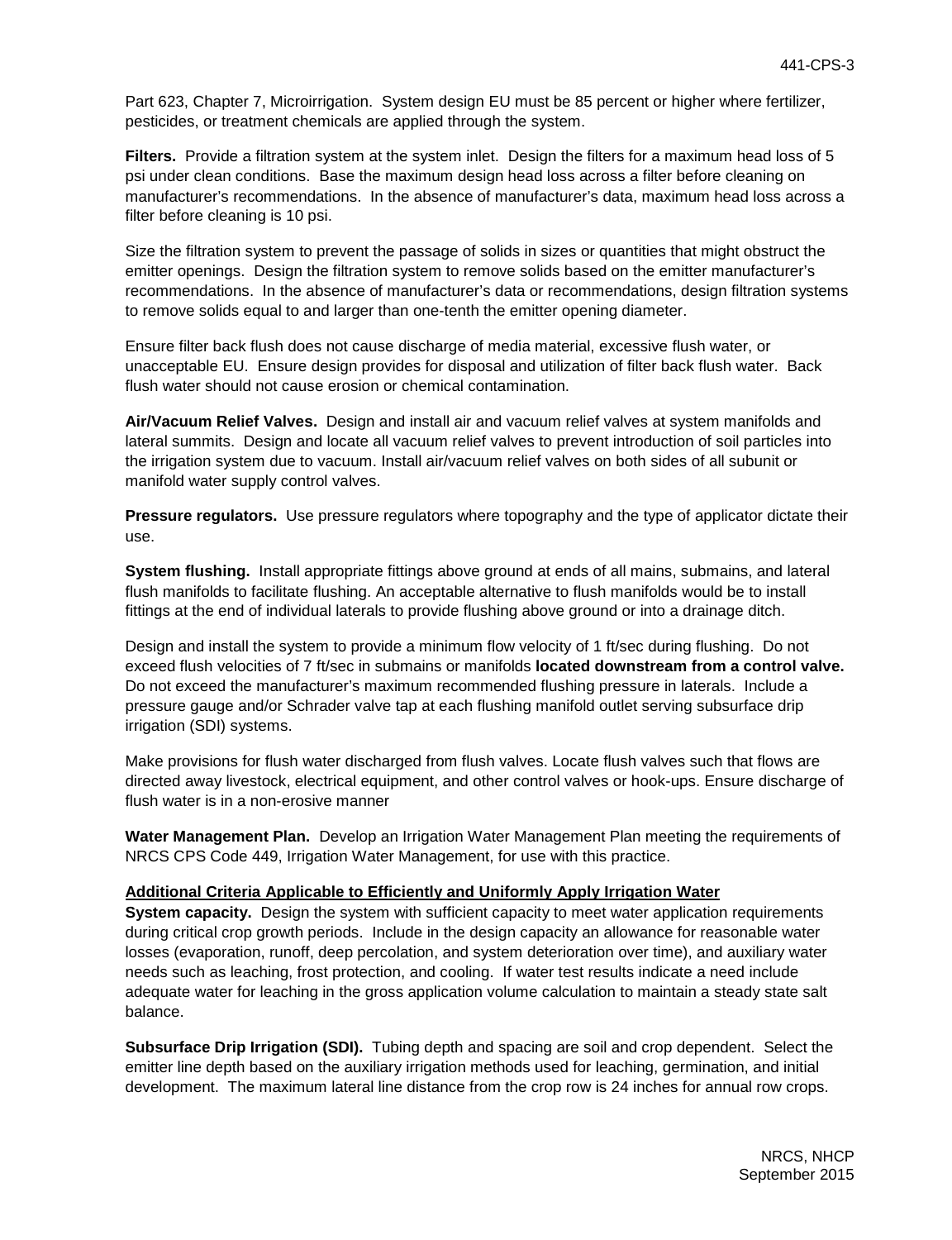**Surface Microirrigation Systems (SI).** Install surface drip lateral lines on the ground along the plant row(s). Provide 2 percent extra length to surface laterals to allow for expansion and contraction of the line. Pin or anchor above-ground drip lines to prevent dislodging or movement of the line away from the plants or pots. In lieu of pins, laterals may be buried (2–4") below the soil surface and under mulch or plastic row covers.

When lateral emitter spacing or capacities vary with each row, design the laterals separately. Design and install main and submain lines to have safe velocities. Anchor mains, submains, manifolds, and laterals as needed to prevent undesired movement. NRCS CPS Code 430, Irrigation Pipeline, applies to mains and submains but not to manifolds.

#### **Additional Criteria Applicable to Preventing Contamination of Ground and Surface Water**

**Chemigation and Chemical Water Treatment.** System EU shall not be less than 85 percent where fertilizer or pesticides, or treatment chemicals are applied through the system.

Backflow prevention devices shall be provided on all microirrigation systems equipped for chemical injection.

Injectors (chemical, fertilizer, or pesticides) and other automatic operating equipment shall be located and installed in accordance with manufacturer's recommendations and include integrated back flow prevention protection.

Chemigation shall be accomplished in the minimum length of time needed to deliver the chemicals and flush the pipelines. Application amounts shall be limited to minimum amount necessary, and rate shall not exceed maximum rate recommended by chemical label.

Proper maintenance and water treatment shall be followed to prevent clogging based upon dripper and water quality characteristics.

Irrigation water supply tests shall be used to plan for addressing or avoiding chemical reactions with injected chemicals to prevent precipitate or biological plugging.

### **Additional Criteria Applicable to Establishing Desired Vegetation**

**System capacity**. Design the system with capacity to provide supplemental water at a rate that will ensure establishment and survival of planned vegetation.

Net application volumes per plant are dependent on the species of tree or shrub and the age (e.g., first, second, and subsequent years).

Determine the gross application volume per plant using field application efficiency consistent with the type of microirrigation system planned.

Systems may utilize manual flush screen filters and manual flush valves or fittings at individual lateral ends. Filter screening criteria is in the section General Criteria for All Purposes. Place drip lateral lines installed on the ground surface along the plant row(s) in a serpentine pattern to allow for expansion and contraction of the line while keeping the emitter close to the tree or shrub. Pin or anchor above-ground laterals to prevent the line from being dislodged or moved away from the trees or shrubs.

Design each lateral separately when lateral emitter spacing or capacities vary with each row.

### **CONSIDERATIONS**

System operation should not exceed 22 hours per day or 6 days per week.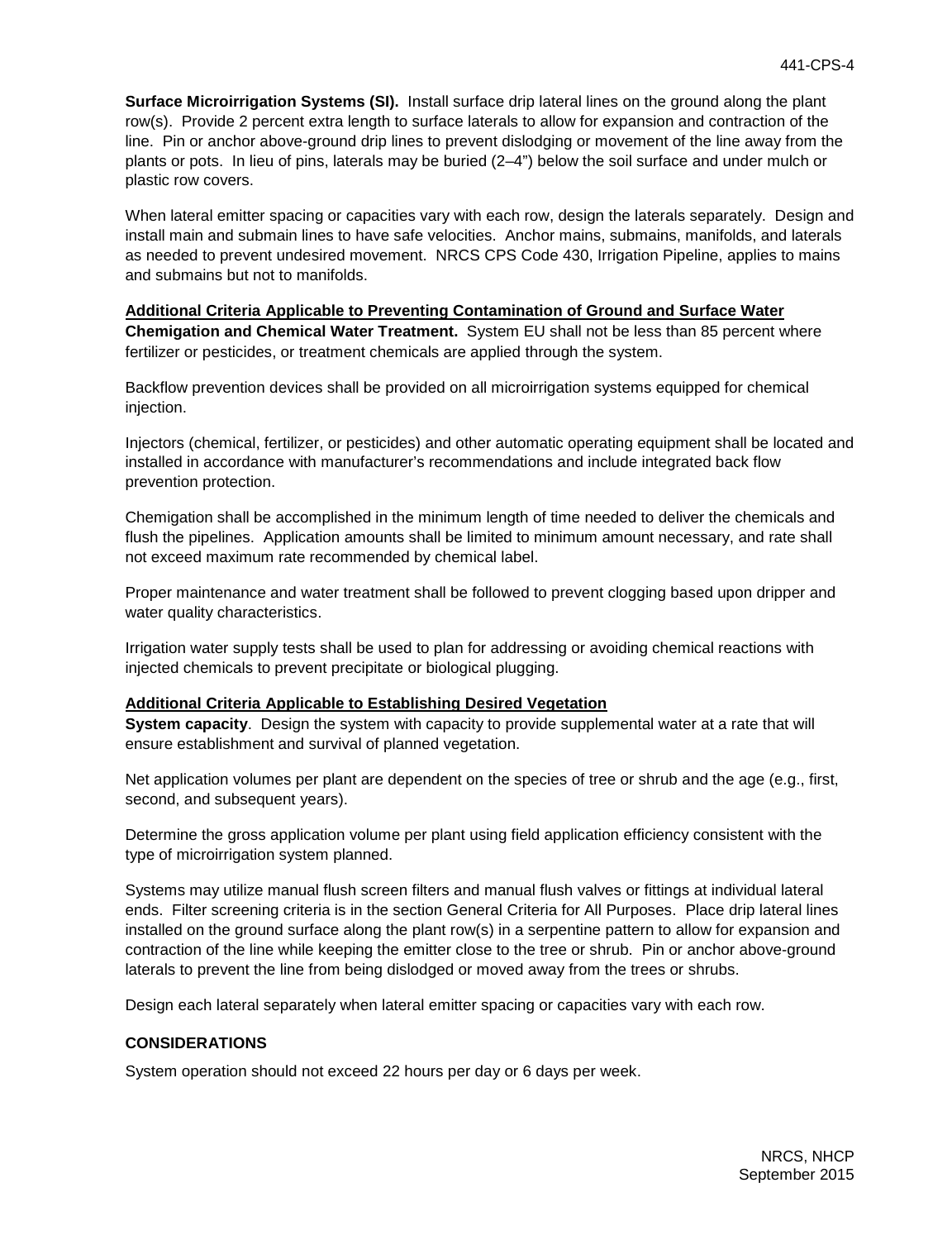In the absence of local experience, use a field application efficiency (E) of 90 percent to estimate system capacity.

In arid climates with subsurface systems, natural precipitation and stored soil water is often inadequate to provide crop germination. If the microirrigation system cannot germinate seeds or establish transplants, make special provisions for germination (i.e., portable sprinklers). Limit the depth of subsurface systems on annual crops to retain the ability of the system to germinate seeds, unless providing other provisions for this function.

Consider potential rodent damage when selecting materials and deciding on above-, shallow-, or belowground system installation.

Organic farmers may apply less soluble fertilizers through the microirrigation system. Take precautions against potential emitter clogging.

Consider weather conditions before applying chemicals. Pest or nutrient management planning should address the timing and rate of chemical applications.

Field shape and slope often dictate the most economical lateral direction. Laying laterals down slope can allow for longer lateral run lengths and lateral size reduction. The designer must ensure pressure stays in a reasonable range. Uneven topography may require use of pressure-compensating emitters.

Economic assessments of alternative designs should include equipment and installation as well as operating costs.

It is preferable to have an air/vacuum relief with continuous air release function on the mainline side of zone valves.

During establishment of windbreaks, use longer, less frequent irrigations to encourage deeper root development that increases drought tolerance.

Include secondary screen filters following the media filters or a rinse cycle valve to prevent release of contaminants following the backwashing process.

Do not apply chemicals if rainfall is imminent unless system applies chemicals under plastic mulch.

Use irrigation water supply tests and/or the jar test to help avoid reactions with injected chemicals and prevent precipitate or biological plugging.

Place laterals upslope of crop rows when they are on the contour to assure even wetting patterns within the root zone.

Installation and operation of microirrigation systems has the potential to save energy due to reduced seasonal irrigation application, and in some situations reduced operating pressures.

### **PLANS AND SPECIFICATIONS**

Describe the requirements for properly installing the practice to achieve its intended purpose in the plans and specifications.

Include in the plan:

- A plan map showing the location, key elevations, system layout documenting material, and sizes of all pipelines, control valves, air/vacuum valves, pressure regulating valves, wellhead components, and other appurtenances.
- System design pressure and flow rate.